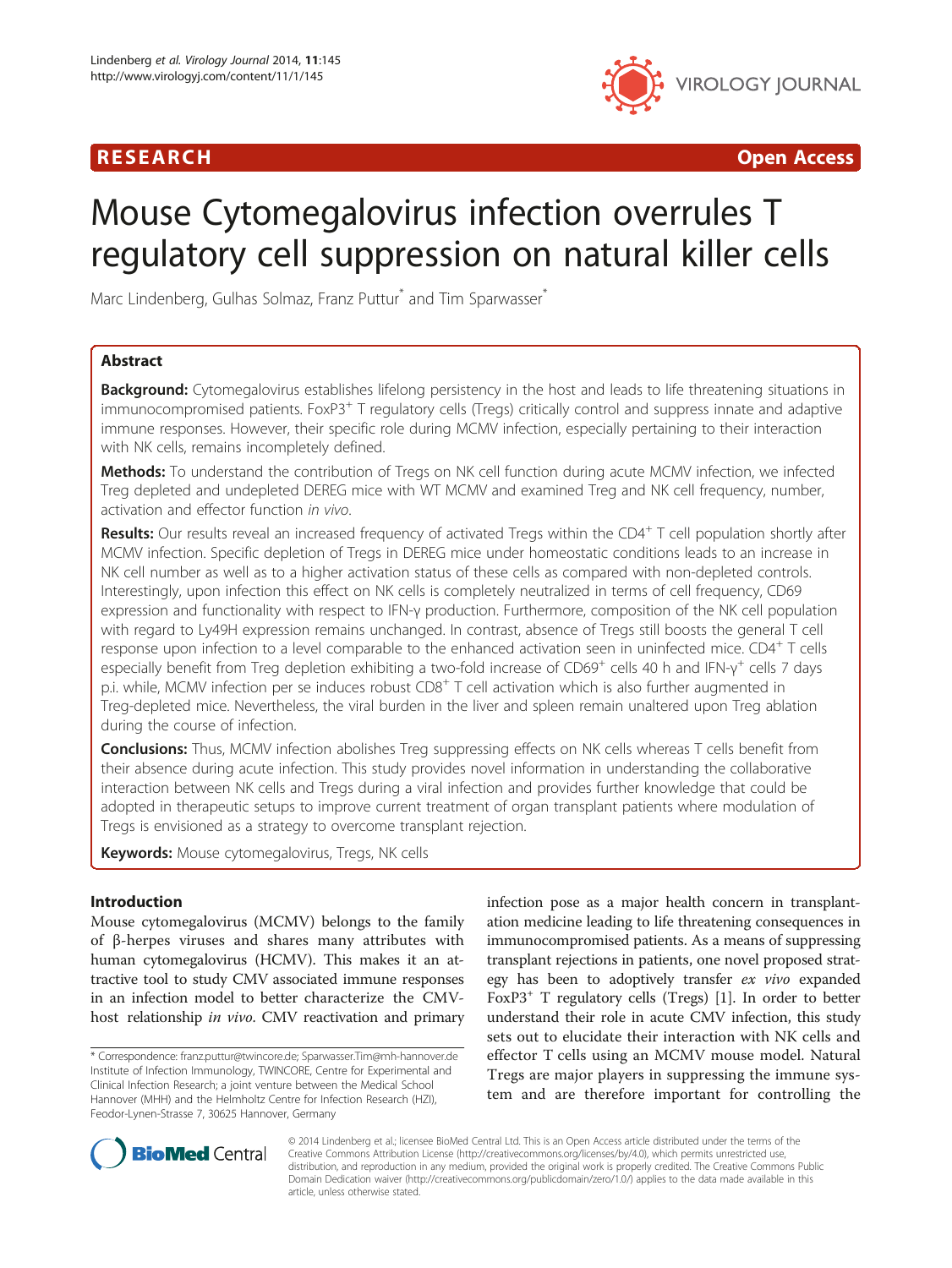balance between activation and tolerance [\[2](#page-9-0),[3\]](#page-9-0). The transcription factor FoxP3 is a specific regulatory gene that distinguishes Tregs from other cell types and is important for their suppressive function [[4](#page-9-0)]. A frameshift mutation in the FoxP3 gene locus on the X-chromosome in Scurfy mice results in a lethal multi-organ inflammation caused by a massive proliferation of effector T cells [[5\]](#page-9-0). Despite the fact that Tregs are crucial for maintenance of the immune homeostasis, they are also known to suppress the immune system in several diseased conditions like cancer [\[6](#page-9-0)] or in the context of infections for example induced by viruses [[7-13\]](#page-9-0). In doing so, they dampen pathogen-specific innate or adaptive immune responses and impede pathogen clearance from the host in most infectious settings. Treg suppression spans a diverse cohort of immune cells including monocytes, dendritic cells (DCs), NK cells, NKT cells,  $CD4^+$  and  $CD8^+$ effector T cells [[14](#page-9-0),[15](#page-9-0)]. They conduct their suppression using an arsenal of mechanisms such as modulating the bioavailability of IL-2 [[16](#page-9-0),[17](#page-9-0)], production of certain cytokines like IL-10, IL-35, TGF-β and signaling molecules like cAMP [[18](#page-9-0)], direct killing [[19](#page-9-0)] or downregulating costimulatory molecules CD80/86 on DCs via CTLA-4 by trans-endocytosis [\[20\]](#page-9-0) and thereby indirectly suppress T effector responses. During acute MCMV infection, NK cells predominantly confer resistance against MCMVinduced pathogenesis by recognizing the viral m157 glycoprotein on infected cells via the Ly49H receptor [[21](#page-9-0)-[23](#page-9-0)]. Thus, mouse strains exhibiting NK cells equipped with this receptor like C57BL/6 are far more resistant than strains lacking it like BALB/c. According to Dokun et al [[24,25](#page-9-0)], the NK response to MCMV constitutes three phases. The first phase consists of an unspecific proliferation of NK cells with no preferential expansion of the Ly49H<sup>+</sup>-MCMV specific subset, which is postulated to be mostly cytokine dependent, followed by an MCMVspecific expansion and subsequent outgrowth of  $Ly49H^+$ cells within the NK cell population. In contrast to other Ly49 receptors, Ly49H associates with immunoreceptor tyrosine-based activation motifs (ITAMs) on the adaptor molecules DAP10 and DAP12, which are responsible for inducing proliferation and activation [[22,26](#page-9-0)]. The final phase consists of a slow contraction of the total NK cell response and frequency until baseline levels are achieved [[24,27](#page-9-0)].

Studies carried out by Ghiringhelli et al., demonstrated that mutant Scurfy mice lacking the functional gene FoxP3 exhibited, in addition to highly activated T effector cells, a 10 fold greater NK cell proliferation [\[28\]](#page-10-0). Furthermore, enhanced cytotoxicity of NK cells was observed as compared with WT mice with no added influence on their activation state. In vitro studies as well as tumor mouse models provided evidence that a direct control of Tregs on NK cells may exist and results in impaired functionality

of NK cells in the presence of Tregs [[28](#page-10-0)-[30\]](#page-10-0). Membranebound Transforming growth factor beta was proposed to be involved in this process, since blocking antibodies of this complex abolished the observed effects [\[28\]](#page-10-0). Recent studies by Gasteiger et al. showed an indirect interaction mediated by increased IL-2 levels produced by CD4<sup>+</sup> T cells upon Treg depletion [[31,32](#page-10-0)]. IL-2 signaling on NK cells induced proliferation and additionally enhanced their cytotoxic function via increased sensitivity for target cells.

These observations led us to ask the question whether this interaction between NK cells and Tregs is also of importance in a viral model like MCMV, where NK cell proliferation is initially cytokine dependent and later driven by signaling of the NK cell-activating receptor Ly49H.

Here, we show that boosting effects of Treg depletion on NK cells under homeostatic conditions are overruled upon MCMV infection with no preferential effects on Ly49H subsets. The viral clearance remains unchanged even though we observe enhanced general T cell activation, highlighting the outstanding role of NK cells in controlling MCMV infection in C57BL/6 mice. These results clearly indicate that the role of Treg-mediated suppression on NK cells activated by MCMV infection is at best negligible, whereas the activation of T cells is further enhanced in the absence of Tregs.

# Results

# MCMV infection leads to elevated Fox $P3$ <sup>+</sup> Tregs in the CD4<sup>+</sup> T cell compartment

Cytomegalovirus has developed a number of immuneevasion mechanisms to prolong its survival within the host [[33,34\]](#page-10-0). As Tregs display certain features to be a possible target of immune evasion mechanisms, we set out to characterize in detail the effect of MCMV on Treg properties during the course of acute infection. We first examined the Treg response initiated by MCMV infection in the spleen as a site for primary MCMV replication. We observed a significant increase in the frequency of these cells among  $CD4^+$  T cells from 40 hours post infection (h p.i.) (Figure [1B](#page-2-0)) with a similar increase in the absolute number of Tregs (Additional file [1:](#page-8-0) Figure S1). This increase in Tregs persisted even at day 3 p.i. when compared with mock-infected mice (Figure [1](#page-2-0)E) and is irrespective of DT treatment (Additional file [1:](#page-8-0) Figure S1D). Furthermore, a larger proportion of infection-induced Tregs showed a higher activation state indicated by increased early activation marker CD69 expression after 40 h (Figure [1](#page-2-0)C) and 3 days p.i. (Figure [1](#page-2-0)F). This increase was evident even by the mean fluorescence intensity (MFI) of CD25 40 h p.i. (Figure [1](#page-2-0)D) and on day 3 p.i. (Figure [1G](#page-2-0)). On day 7 p.i., representing the peak phase of the T cell response to MCMV with regard to non-inflationary T cell epitopes [[35,36](#page-10-0)],  $FoxP3<sup>+</sup>$  cells were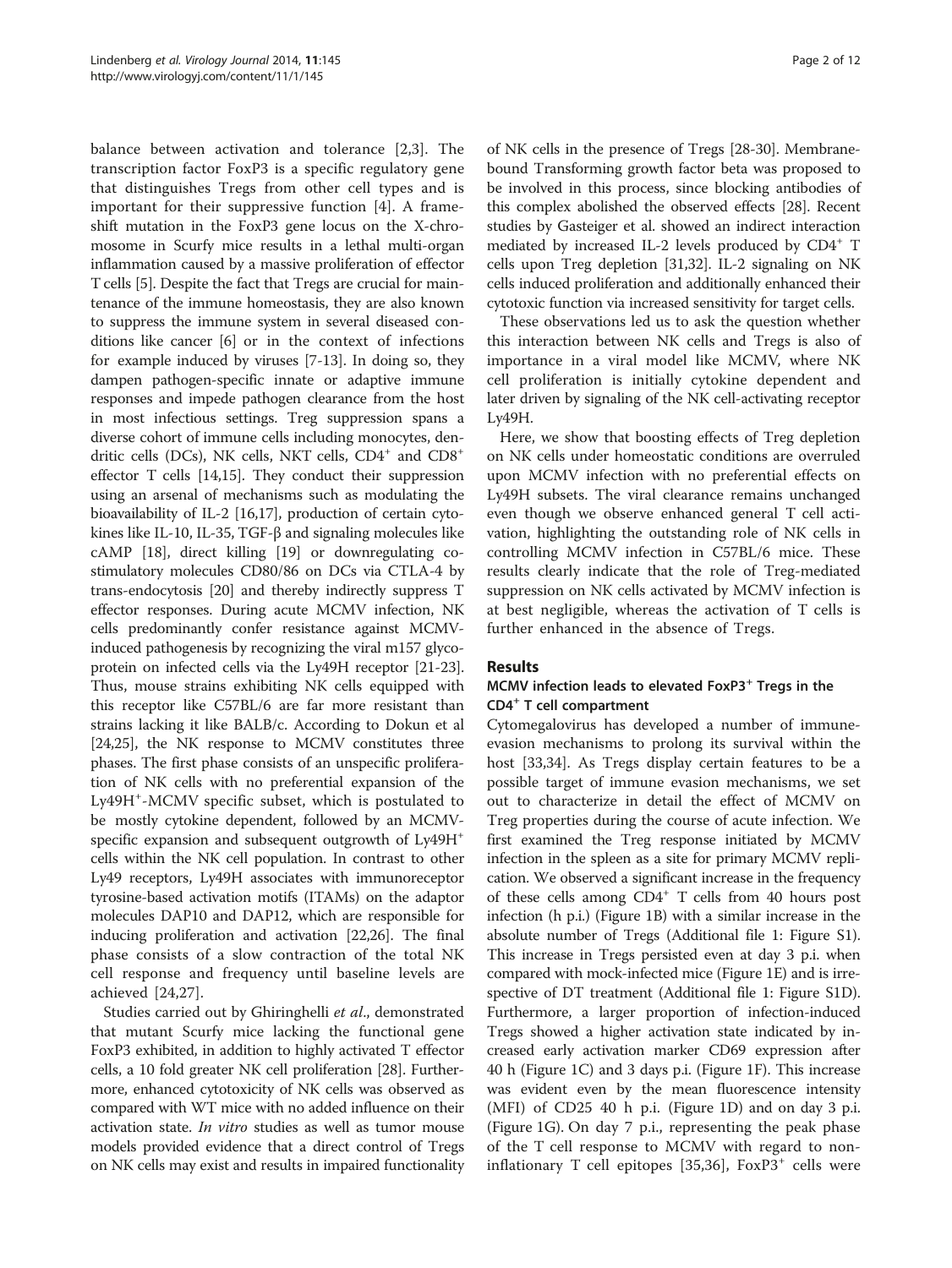<span id="page-2-0"></span>

significantly reduced amongst the  $CD4^+$  T cell population (Figure 1H) but still showed an increased MFI of CD25 (Figure 1I) and of CTLA-4 (Figure 1J). Hence, we hypothesized that depletion of  $FoxP3<sup>+</sup>$  cells may result in an enhanced anti-viral immune response. To investigate the influence of Tregs during the acute phase of the infection, we used DEREG mice, allowing for selective depletion of FoxP3<sup>+</sup> Tregs by Diphtheria toxin (DT) administration [\[5](#page-9-0)]. Our data demonstrates that DT treatment on day 0 and day 1 p.i. (Figure 1A) results in efficient depletion of Tregs in our infection model at all time points of analysis (Figure 1B, E and H). The efficiency of the depletion is depicted in Additional file [2](#page-8-0): Figure S2B and is also represented in the total number of Tregs (Additional file [1](#page-8-0): Figure S1A, B and C). Even though Treg frequencies reached WT levels by day 7 after the first DT injection under homeostatic conditions, they remained significantly lower in infected Treg-depleted mice (Figure 1H and Additional file [2:](#page-8-0) Figure S2B). Hence, we determined that DEREG mice serve as an efficient tool for investigating acute MCMV disease progression in the absence of Tregs.

# Depletion of Tregs enhances NK cell frequency, number and activation state under homeostatic conditions with no added influence upon MCMV infection

NK cells are important cellular mediators of the immune response needed to control MCMV infection. Previous studies have demonstrated that Scurfy mice bear functionally impaired Tregs [[37\]](#page-10-0) and therefore show higher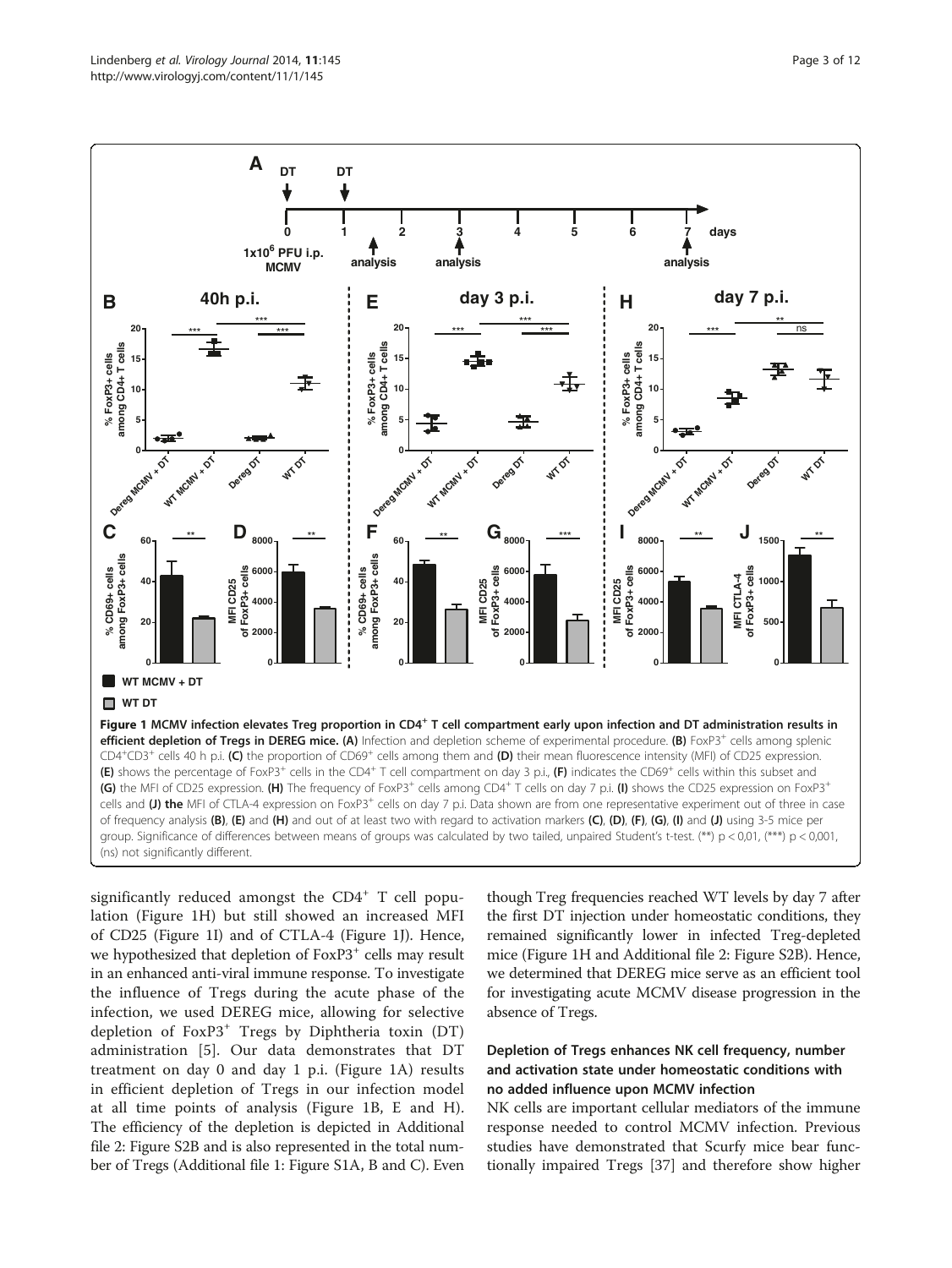numbers of activated NK cells [[28](#page-10-0)]. To better elucidate the relationship between Tregs and NK cells, we investigated the effect of Treg depletion on NK cells during acute MCMV infection. We found that under homeostatic conditions, DEREG mice that were depleted of Tregs showed significantly higher frequencies of NK cells with comparable NK cell number after 40 h p.i. (Figure [2](#page-4-0)A and B) but this effect of depletion on NK cells was even more pronounced at day 3 p.i. (Figure [2](#page-4-0)D) and was reflected in the frequency and the total number of NK cells per spleen at this time point (Figure [2E](#page-4-0)). The increase in NK cells correlated with Treg depletion as on day 7 p.i., when Tregs reached wild type levels in mock infected mice, no differences in NK cell frequency and number were detectable between the two groups (Figure [2](#page-4-0)H). Surprisingly, the NK cell boosting effect of Treg depletion is completely abolished upon MCMV infection. No increase in NK cell frequency was observed in infected mice (Figure [2A](#page-4-0) and D), while activation state assessed by CD69 expression (Figure [2C](#page-4-0) and F) or maturation determined by KLRG-1 expression (Figure [2G](#page-4-0) and I) did not differ in the whole NK cell population as well as in the Ly49H<sup>+</sup> NK cell compartment (Figure [2](#page-4-0)I and Additional file [3](#page-9-0): Figure S3A, B). Furthermore, infection failed to alter the frequency and number of Ly49H<sup>+</sup> NK cells even at a late time-point of day 7 p.i.. Although we detected a notable increase in CD69 expression upon DT treatment of DEREG mice, under homeostatic conditions after 40 h, 3 days and 7 days p.i. (Figure [2](#page-4-0)C, F and Additional file [3:](#page-9-0) Figure S3B), analysis of the maturation state of Ly49H<sup>+</sup> versus Ly49H<sup>-</sup> NK cells revealed an unaltered composition of MCMV-specific versus unspecific NK cells in uninfected as well as infected mice (Figure [2](#page-4-0)G and I) although infection increased KLRG1 expression irrespective of Treg depletion compared to uninfected mice (Infected ≥ 60% of NK cells versus uninfected ≤40% of NK cells) (Figure [2](#page-4-0)I). These findings suggest that Treg depletion fails to favor an outgrowth of either of the two NK cell subsets neither is the maturation altered. Hence, simultaneous ablation of Tregs and MCMV infection does not enhance the number or alter the phenotype of NK cells in contrast to steady state depletion.

# Interferon-γ production of NK cells in response to MCMV is not further enhanced in the absence of Tregs

During the acute phase of MCMV infection Interferon-γ (IFN-γ) proves indispensable for effective MCMV control with NK cells being the main producers early after infection. Aside from granzymes and perforin, IFN-γ production constitutes one of the most important counteractive measures by NK cells against viral propagation [[38-41](#page-10-0)]. Therefore, to test for functional consequences of Treg depletion on NK cells, we performed intracellular FACS staining of IFN- $\gamma$  after a 4-hour restimulation with IL-2 in the presence of Brefeldin A. Using this protocol, modified from Mitrovic et al. [\[42\]](#page-10-0), we could demonstrate that about 25% of NK cells from infected animals expressed IFN-γ (Figure [3](#page-5-0)A and B) as compared with mockinfected WT DT-treated animals after 40 h p.i. which showed a minor unspecific proportion of IFN- $\gamma^+$  NK cells accounting for  $\approx 2\%$  of NK cells. However, quantification of the frequency of the IFN- $\gamma^+$  NK cells revealed no differences between DEREG MCMV + DT-treated and WT MCMV + DT-treated mice, neither at the peak phase of IFN-γ production of NK cells, at 40 h p.i., nor at day 3 p.i. (Figure [3](#page-5-0)B and C). Fogel et al. reported a correlation between CD69 expression and IFN-γ production of NK cells [[43](#page-10-0)]. Interestingly, although we observed a minor increase in CD69 expression on NK cells at these time points upon Treg depletion under naïve conditions, the increase in activation did not reflect the ability to produce IFN-γ as DEREG DT-treated mice showed comparably low frequencies of IFN- $\gamma$ <sup>+</sup> NK cells as WT DT-treated mice. Analysis of the Ly49H sub-compartments again showed no preferential effect of Treg depletion on either population (Figure [3A](#page-5-0) and data not shown). To rule out any biasing effects of IL-2 ex vivo restimulation, we performed additionally a PMA/Ionomycin restimulation assay on NK cells which revealed the same results but showed higher activation in general (Additional file [3:](#page-9-0) Figure S3C).

# Viral burden remains unaltered upon ablation of Tregs

In order to examine the contribution of Treg depletion to viral clearance, we measured the viral load in the infected-depleted mice versus infected-non-depleted ones at different days p.i. Our results showed equally high viral loads in spleen and liver from both experimental mouse groups over the course of infection (Figure [4](#page-5-0)A and B). On day 7 p.i., viral burden was close to the detection limit in these organs and not detectable in the salivary glands (data not shown) of DEREG MCMV + DT-treated mice as well as WT MCMV + DT-treated ones, with no added differences upon Treg depletion. Overall, we show that viral clearance in immunocompetent DEREG mice, on C57BL/6 genetic background, is independent of Treg mediated function.

# Ablation of Tregs results in a boosted general T cell response

The unaltered viral load in spleen and liver raised questions about the influence of Treg depletion on the adaptive T cell response upon MCMV infection and its impact on viral clearance. DEREG MCMV + DT-treated mice showed an early and significant increase in activated T cells assessed by CD69 expression in both the  $CD8<sup>+</sup>$  as well as more pronounced, in the  $CD4^+$  compartment after 40 h p.i. as compared with WT MCMV + DT-treated mice (Figure [5](#page-6-0)A and B). Since day 7 p.i., represents the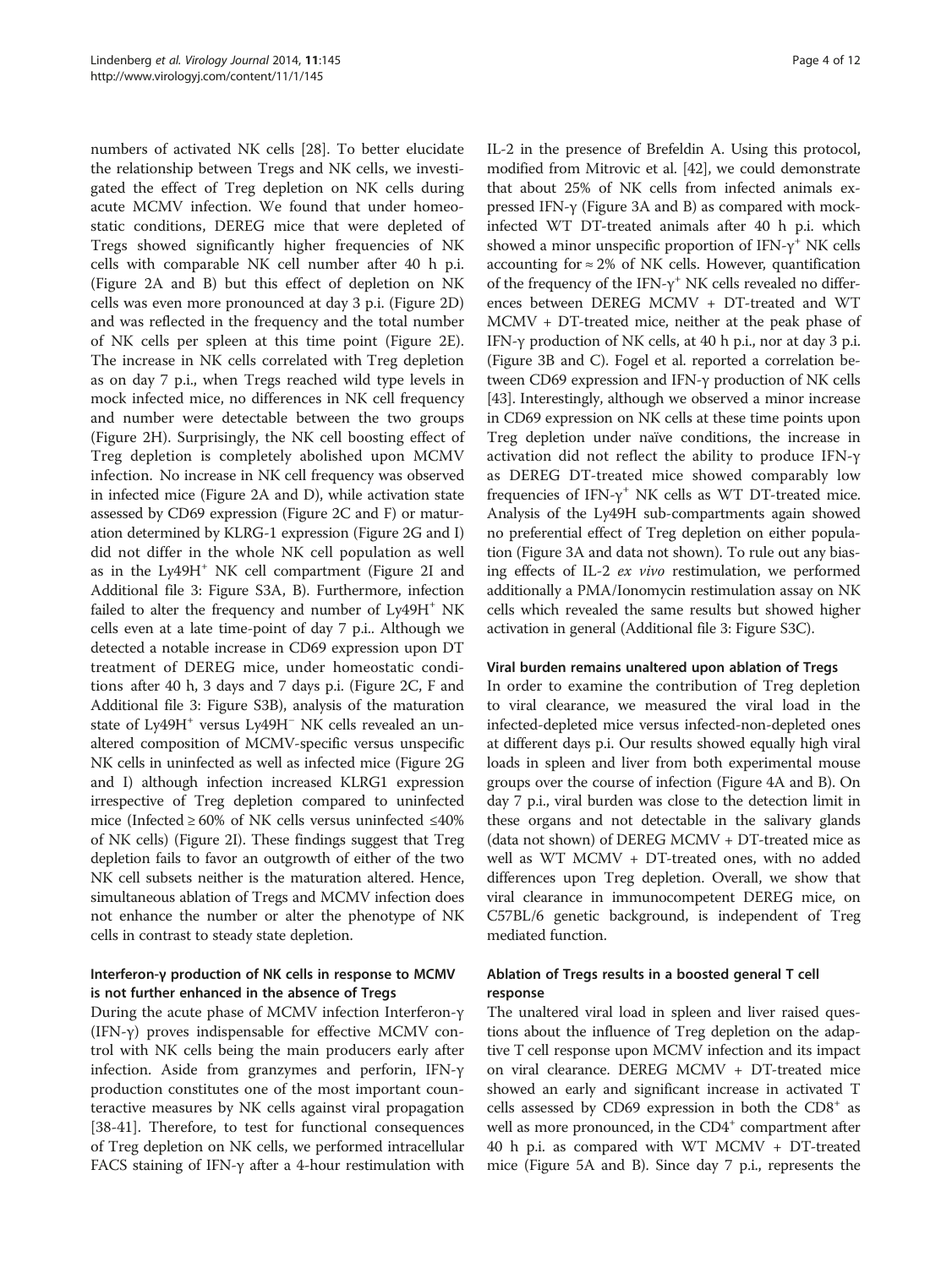<span id="page-4-0"></span>

peak phase of T cell expansion and activation with regard to non-inflationary T cell epitopes upon MCMV infection, we examined the influence of Treg depletion at this time point and observed that general T cell responses are indeed enhanced. Overall, the frequency of T cells among splenic cells is increased with a simultaneous and significant increase in the ratio of  $CD8<sup>+</sup>$  to  $CD4<sup>+</sup>$  T cells in infected, Treg-depleted mice (Figure [5](#page-6-0)C). Furthermore up to 90% of CD8<sup>+</sup> T cells and 70% of CD4<sup>+</sup> T cells expressed low mean fluorescence intensity for CD62L as compared with 65% and 45% respectively in WT MCMV infected animals (Figure [5](#page-6-0)D and E). Strikingly, MCMV infection induced KLRG-1 expression in half of all  $CD8<sup>+</sup>$  T cells, while infection plus Treg depletion further enhanced the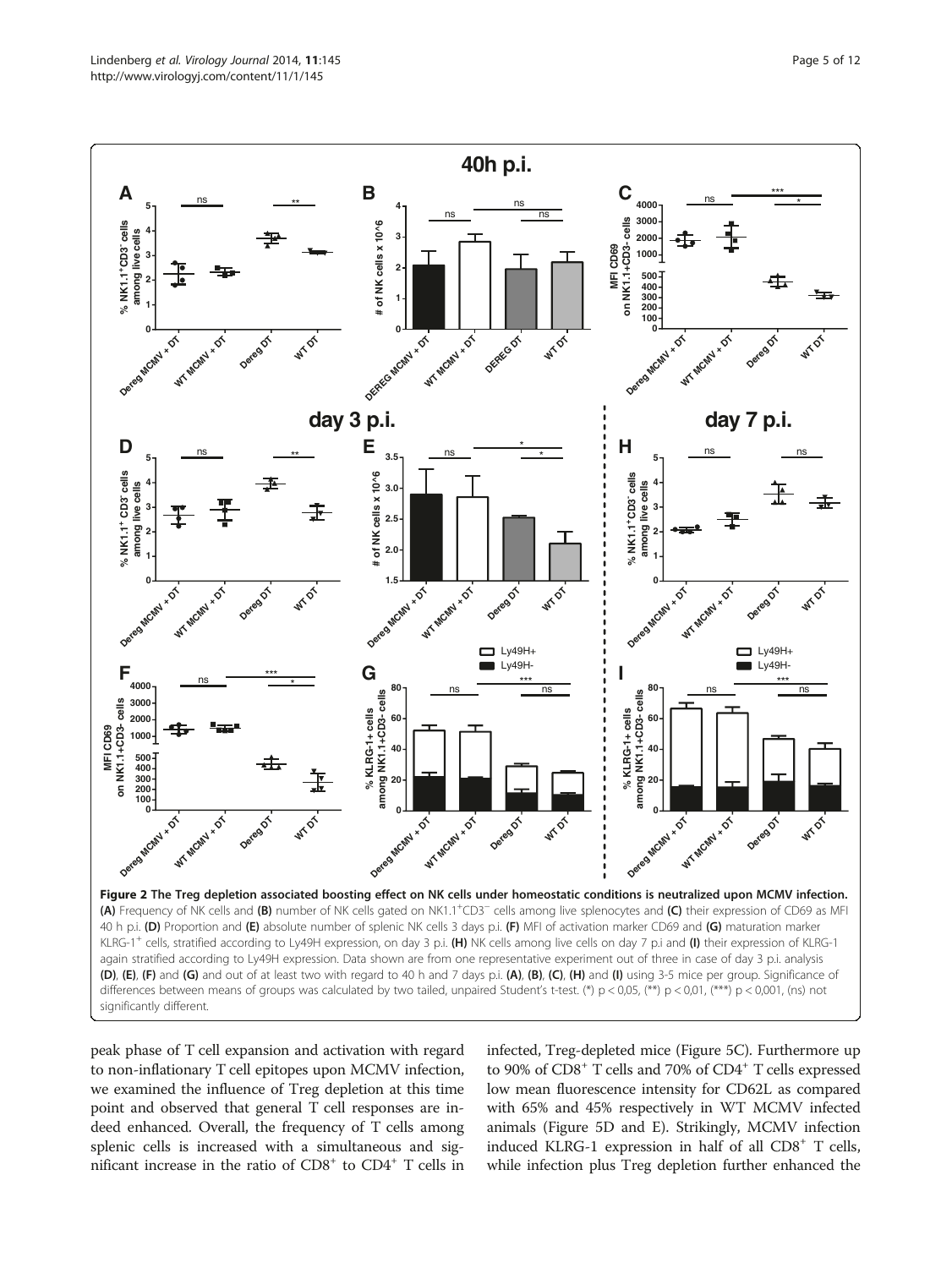<span id="page-5-0"></span>

maturation indicated by an increase of up to 80% of KLRG-1<sup>+</sup> cells among  $CD8$ <sup>+</sup> T cells (Figure [5](#page-6-0)F). In contrast to the influence on NK cells, the absence of Tregs also leads to higher frequencies of T cells responding with enhanced IFN-γ production in response to ex vivo restimulation (Figure [5](#page-6-0)G and H). Furthermore, the frequency of IFN- $\gamma$ <sup>+</sup>CD4<sup>+</sup> T cells increased two-fold in DEREG mice that were infected and DT treated. Overall, we show that Treg depletion and infection strongly promotes the expansion, activation and maturation of effector CD4<sup>+</sup> and CD8+ T cells with simultaneous increases in IFN-γ production by both subsets.

#### **Discussion**

CMV is a medically important DNA virus with high pathogenesis in immunocompromised and newborn individuals, representing a major reason for organ rejection in transplanted patients. Although anti-viral therapies to treat CMV disease are employed in the clinics, treatment is associated with poor oral bioavailability, development of anti-viral drug resistance over time and anti-viral drug related cytotoxicities [[44\]](#page-10-0). Hence, there remains an urgent need to develop new anti-CMV compounds with different mechanism of action to reduce morbidity and contain infection. Thus, targeting Tregs has been suggested as a potential cell mediated approach for immunotherapy against infections [\[2](#page-9-0)].

A number of studies examining this concept, demonstrated the contribution of Tregs in promoting suppression of pathogen specific effector responses [[7-10,](#page-9-0)[45-48](#page-10-0)], while others showed beneficial effects of Tregs upon infections [[12,](#page-9-0)[49-52\]](#page-10-0). In this study, we set out to primarily examine the role of Tregs in modulating the MCMVspecific NK cell responses during the acute phase of infection, which until now remained incompletely defined. We observed elevated Treg frequencies among CD4<sup>+</sup> T cells in the spleen early upon infection, indicating that MCMV infection may preferentially support differentiation of naïve T cells into Tregs, similarly described in a hepatitis virus infection model [\[53](#page-10-0)] where TGF-β induced by infection controlled this phenotypic change. To specifically address the question of whether the increase in Tregs influences the ongoing activation of innate and adaptive immune responses, we utilized DEREG mice to facilitate specific Treg depletion by Diphtheria toxin (DT) administration [[5\]](#page-9-0). The advantage of the rapid and

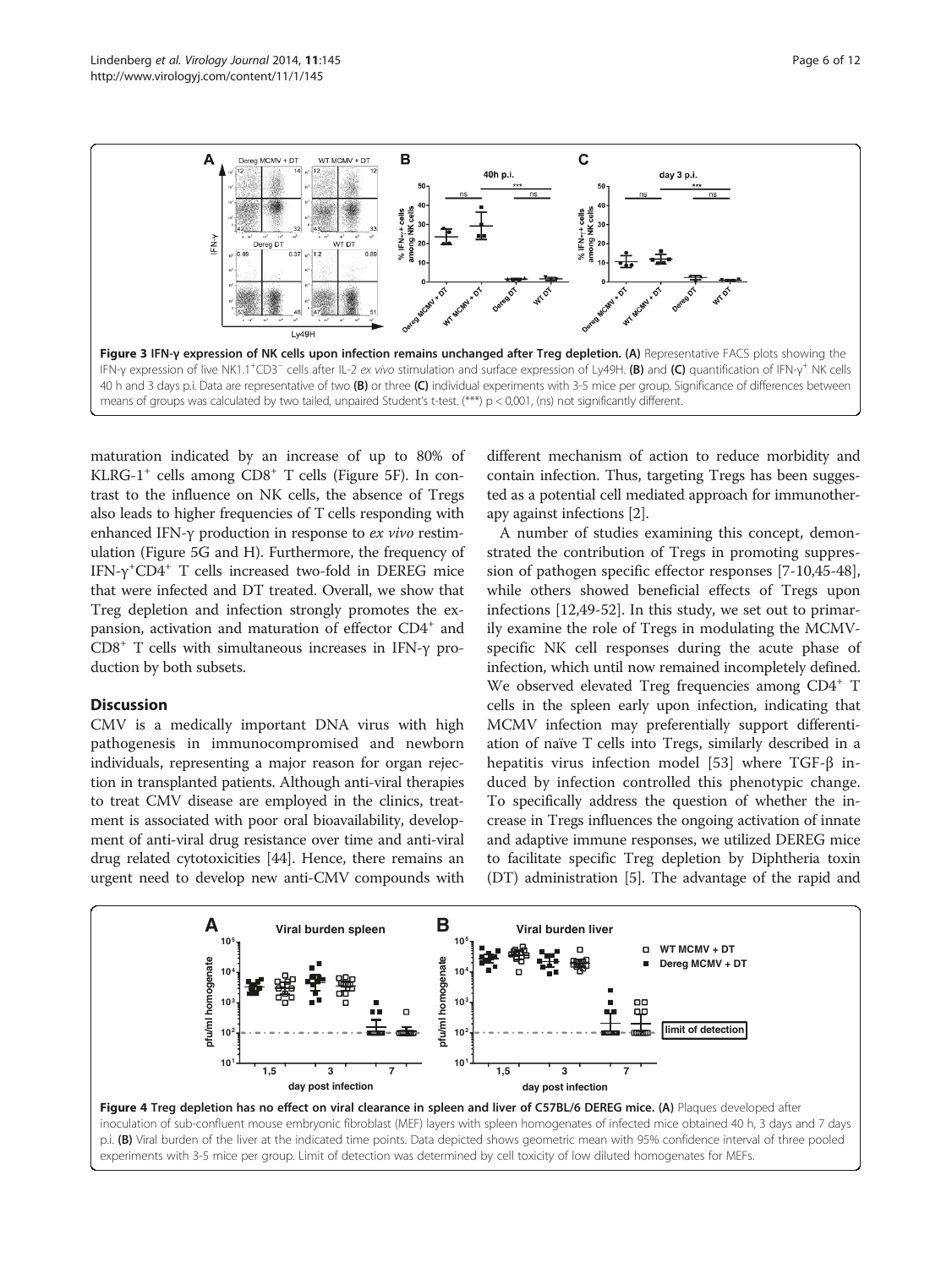<span id="page-6-0"></span>

efficient depletion of Tregs in our model provided us the opportunity to infect mice on the day of first DT injection to really assess the influence of Tregs on NK cells during virus replication and thus minimize effects occurring prior to the onset of infection. This fact could account for the contrasting results Sungur et al. reported in terms of enhanced viral clearance upon CD25 antibody-mediated Treg depletion starting 2 days before infection [\[54\]](#page-10-0). In respect to these findings, we observed that under homeostatic conditions, depletion of Tregs significantly increased

NK cell numbers and NK cell CD69 expression. Thus, depletion prior to infection could contribute to this discrepancy between both studies by conferring enhanced anti-viral defense already before infection. As Tregs return to baseline levels by day 7 p.i. in uninfected mice, our experimental mouse model avoids the development of artificial autoimmunity [[55](#page-10-0)] and hence provides an unbiased approach to examine the phenotypes observed here upon infection. To further elucidate the interaction of Tregs with NK cells, and its influence on control of MCMV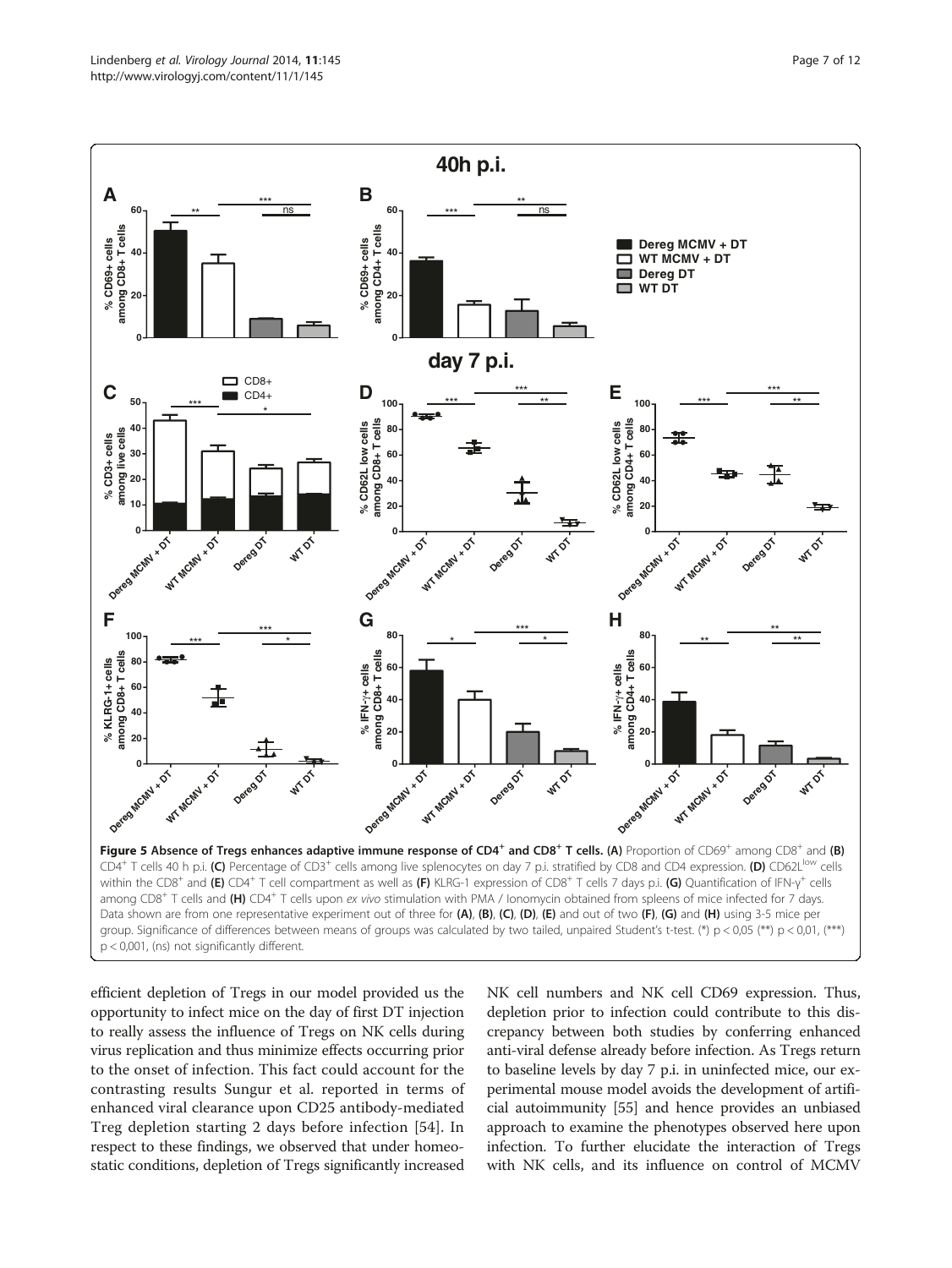replication in C57BL/6 mice, we examined NK cell numbers and activation in the absence of Tregs. We detected elevated NK cell frequencies in uninfected DEREG mice depleted of Tregs consistent with findings reported in Scurfy mice and FoxP3 DTR knock-in mice [\[28,32\]](#page-10-0). These cells additionally showed notably higher CD69 expression. In contrast, upon infection, we observed comparable NK cell responses between Treg-depleted and non-depleted mice. Studies by Fulton et al. and Lee et al. reported concordantly increased NK cell numbers in the lungs of Respiratory Syncytial Virus infected-BALB/c mice upon Treg depletion, which was carried out again by CD25 antibody administration starting already 3 days prior to infection [[56,57](#page-10-0)]. Using uninfected FoxP3 DTR knock-in mice, Gasteiger et al. pointed out that the increase of NK cell numbers upon Treg depletion corresponds to elevated CD127+ NK cell frequencies, expressing higher amounts of high affinity IL-2 receptor CD25 [\[31](#page-10-0)]. Therefore, enhanced IL-2 production by effector CD4<sup>+</sup> T cells in the absence of Tregs may represent the likely mechanism underlying this phenomenon. This hypothesis was further substantiated by experiments that showed abrogation of this effect by blocking the IL-2 pathway or depleting the CD4+ T cell compartment [[32](#page-10-0)] and similarly reported by Sitrin et al. in an autoimmune diabetes mouse model [[58](#page-10-0)]. Our results in uninfected mice corroborate these findings as we similarly detected higher activation of CD4+ T cells upon Treg depletion. Although we observed a boosted  $CD4^+$  as well as  $CD8^+$  T cell response in DEREG MCMV + DT-treated mice as compared with WT MCMV + DTtreated mice, we could not detect differences in NK cell frequencies in infected mice suggesting that this proposed mechanism will need further clarification under a more infectious setting such as a salivary gland infection, where the demand for Ly49H<sup>+</sup> NK cells would be further exemplified. A possible reason for this discrepancy could be that NK cells already achieve maximal proliferation upon tissue cultured MCMV infection and thus, fail to benefit from Treg depletion or elevated IL-2 levels. Treg depletion in MCMV-infected mice leads to higher proliferation of effector T cells, predominantly  $CDS<sup>+</sup>$  T cells which represent the majority of T cells at day 7 p.i. Thus, consumption of IL-2 by proliferating  $CDS<sup>+</sup> T$  cells which is not seen upon Treg depletion under homeostatic conditions, may offer another potential explanation. Treg ablation leads to similar frequencies of  $CD62^{\mathrm{low}}$   $CD4^{\mathrm{+}}$  T cells as compared with those induced by MCMV infection alone. However,  $CD8<sup>+</sup>$  T cells are significantly more activated upon MCMV infection than upon Treg depletion of naive mice and thus could abrogate IL-2 mediated effects. The insensitivity of the viral clearance to a boosted T cell response highlighted the importance of NK cells in limiting WT MCMV replication in C57BL/6 mice emphasized by a rapid clearance until day 7. The implications of Treg

control over effector CD8<sup>+</sup> T cell response would prove critical if the Ly49H receptor engagement was somehow abrogated as observed in the case of mice challenged with  $\Delta m$ 157-strain of MCMV, where CD8<sup>+</sup> effector T cells critically governed the outcome of viral replication in infected organs [\[42](#page-10-0)]. In Ly49H<sup>+</sup> NK cell competent C57BL/6 mice, we observed an initial viral burden that was already 100-fold reduced and close to the detection limit when the T cell response peaked. Our findings provide further support to the multi-functional importance of NK cells spanning the innate and adaptive arms of the immune system [[59-61](#page-10-0)]. Furthermore, since MCMV infection primarily induces stronger CD8<sup>+</sup> T cell responses, the contribution of the enhanced  $CD4^+$  T cell activation we observe upon infection in Treg depleted mice would require further investigation.  $CD4^+$  T cells are key players in establishing immunological memory and moreover known to develop cytotoxic abilities to directly attack infected cells under certain circumstances [[62](#page-10-0)-[64\]](#page-10-0). This makes them an important factor during MCMV infection and their importance may be further enhanced upon their suppression by Tregs. Thus, our results provide new evidence that Tregs play a role in modulating the immune response to MCMV infection, but this effect seems to be restricted to the suppression of adaptive immune cell activation. Our results suggest that Tregs enhance the general effector T cell response while NK cell function remains unaltered. This expansion in the CD8 T cell pool would warrant for further investigation into the contribution of Treg depletion on the antigen-specific effector T cell compartment after infection. The importance of Treg regulation on CD8 T cells in the absence of Ly49H-NK cell recognition has been recently analyzed in an independent study described by us in collaboration with Hansen and colleagues, showing enhanced activation, cytotoxicity and improved viral clearance in DEREG Balb/ c mice depleted of Tregs [\[65\]](#page-10-0). Thereby, suggesting an important regulatory role by which NK-Ly49H function in concert with Tregs modulate anti-MCMV T cell effector responses [\[65\]](#page-10-0). This could be further extended into infection models in C57BL/6 mice employing a Δm157 MCMV strain, where the requirement for antigen specific T cells in viral clearance is further exemplified. Overall, our findings provide a foundation for the development of future Treg-mediated therapeutics in viral infections and in a broader context, in Treg-modulating strategies to overcome transplant rejection.

#### Materials and methods Mice

Previously described DEREG mice on C57BL/6 background were used, allowing for the efficient and selective depletion of FoxP3<sup>+</sup> T regulatory cells by the administration of Diphtheria toxin (DT) [[5](#page-9-0)]. DT was administered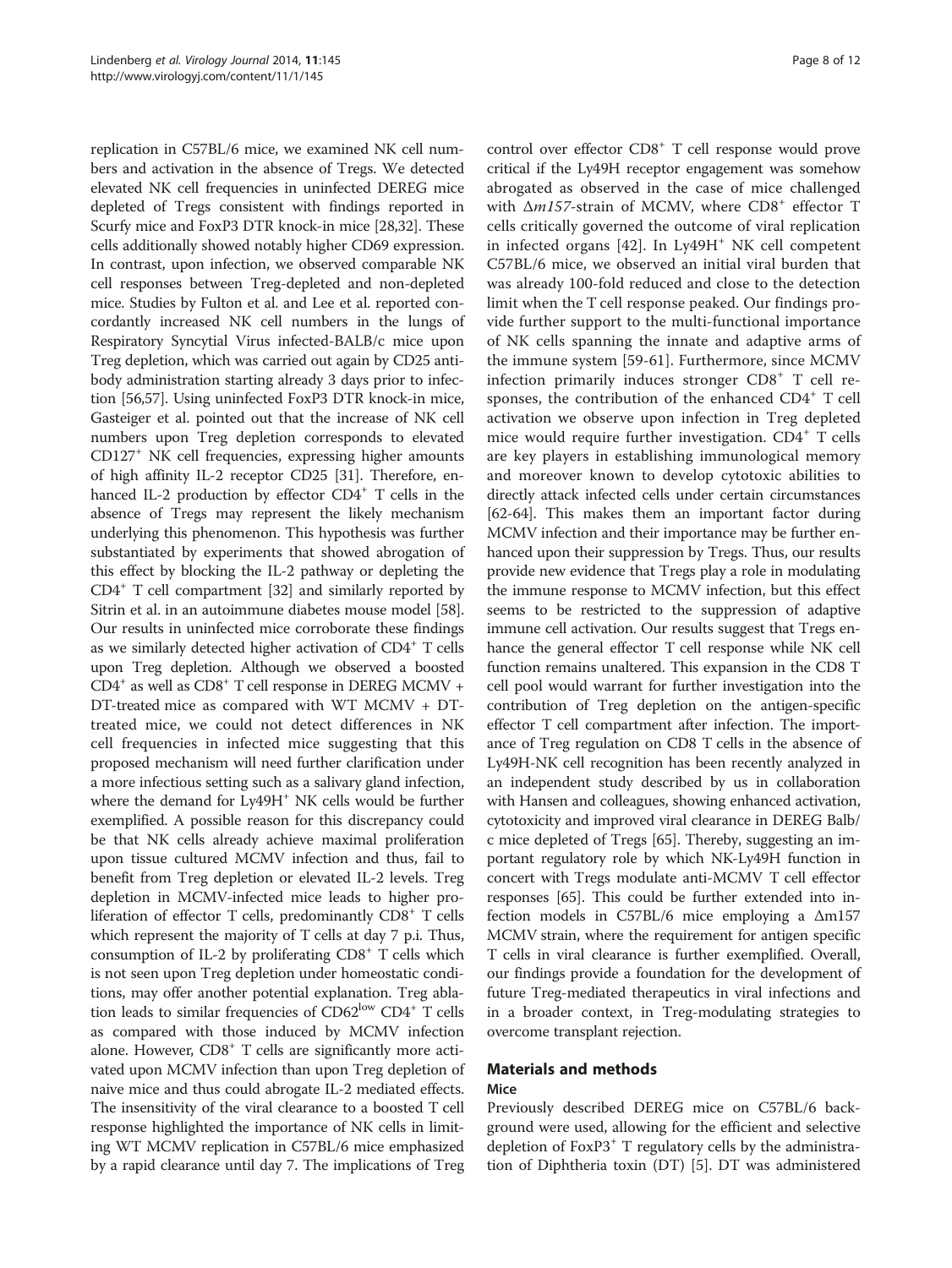<span id="page-8-0"></span>in the amount of 25 ng/g bodyweight on both the day of infection and the following one. Male DEREG mice aged 8-12 weeks were used for experiments and gender- and aged-matched WT littermates served as controls. Mice were housed under specific pathogen free conditions at the animal facility of Twincore (Hannover, Germany). The protocol for this research study involving mice was approved by a suitably constituted Ethics Committee of the institution and was performed in accordance with animal welfare guidelines approved by institutional, state, and federal committees. Mice were sacrificed by  $CO<sub>2</sub>$  asphyxiation in accordance with German animal welfare law. Every effort was made to minimize animal suffering.

#### Virus

For infection, BAC derived MCMV WT Smith strain was used [[66\]](#page-11-0), which was kindly provided by Martin Messerle (Institute of Virology, Hannover Medical School, Germany). Virus propagation was carried out on doxycycline induced murine embryonic fibroblasts, also kindly provided by Dr. Tobias May from the Helmholtz Center for Infection Research and InSCREENeX (Braunschweig, Germany) [[67\]](#page-11-0). Mice were infected with  $10^6$  pfu of tissue culturedderived virus by the intraperitoneal route.

#### Plaque assay

Viral titers were determined by plaque assay performed on mouse embryonic fibroblasts (MEFs) as previously described [\[68\]](#page-11-0). Spleens and livers were frozen with 0.5 ml DMEM medium and after brief thawing homogenized using a TissueLyserLT (Qiagen) (50 Hz, 2:30 min). Ten-fold dilutions were prepared in duplicates and sub-confluent MEF layers were inoculated with homogenates for 2 h at 37°C. Following incubation, the inoculum was removed and cells were overlayed with 0.75% (w/v) carboxymethylcellulose (Sigma) in growth medium for each well. Plaques were counted after 6-8 days.

# Flow Cytometry

Red blood cells in single-cell suspensions of spleens were lysed using RBC lysis buffer (150 mM NH4Cl, 10 mM KHCO3, 0.1 mM EDTA). The isolated cells were counted by Trypan Blue exclusion and adjusted to the same cell number for FACS staining. After washing with PBS, cells were stained with the LIVE/DEAD® Fixable Aqua Dead Cell Stain Kit (Invitrogen, Life Technologies GmbH, Darmstadt, Germany) to exclude dead cells. Following incubation with FACS buffer (0.25% BSA/ 2 mM EDTA in PBS) containing Fc-block (CD16/32, 2.4G2) for 10 min on ice cells were stained for surface markers with the following fluorochrome conjugated anti-mouse antibodies for 20 to 30 min on ice:

Cells were fixed by using the Foxp3/Transcription Factor Staining Buffer Set (eBioscience, affymetrix, Frankfurt, Germany). Anti-mouse FoxP3 antibody FJK-16 s and antimouse CTLA-4 antibody UC10-4B9 (BioLegend, London, United Kingdom) were used for intracellular staining.

Unless otherwise stated, all antibodies were purchased from eBioscience, affymetrix (Frankfurt, Germany). Samples acquisition was performed on an LSRII Flow cytometer (BD Bioscience GmbH, Heidelberg, Germany), with the results analyzed using FlowJo software (Tree Star, Inc. Ashland, USA). Accurate gating was confirmed by single stains and fluorescence minus one controls, with non-specific binding was estimated by isotype controls. Cellular aggregates were excluded by SSC-W.

#### Ex vivo stimulation assays

NK cell production of Interferon-  $\gamma$  (IFN- $\gamma$ ) was assessed by IL-2 re-stimulation in a 96-well U bottom plate. Splenocytes in the amount of  $3\times10^6$  were incubated with 250 U/ml IL-2 for 2 h initially, followed by an additional 2 h in the presence of 3 μg/ml BrefeldinA with 125 U/ml. For T cell ex vivo stimulation 25 ng/ml Phorbol-12 myristate-13-acetate (PMA) and 250 ng/ml Ionomycin were used for 4 h in the presence of 3 μg/ml BrefeldinA. Cells were stained for surface markers as described under Flow Cytometry. Intracellular staining for IFN-γ was performed after fixation in 2% PFA in PBS for 20 min on ice and permeabilization in PBS containing 0.25% BSA, 2 mM EDTA, and 0.5% saponin. PE conjugated anti-mouse IFN-γ antibody clone XMG1.2 (eBioscience, affymetrix, Frankfurt, Germany) was used.

# **Statistics**

Two-tailed, unpaired Student's t-test was used to calculate the statistical significance of differences between means of groups or samples. A p-value  $< 0.05$  was considered significant, as indicated by asterisk signs: (\*) for P < 0.05, (\*\*) for P < 0.01 and (\*\*\*) for P < 0.001.

# Additional files

[Additional file 1: Figure S1.](http://www.biomedcentral.com/content/supplementary/1743-422X-11-145-S1.pdf) MCMV infection induces increase in Treg frequency and number in infected Treg depleted mice. Total number of FoxP3<sup>+</sup>CD4<sup>+</sup> Tregs 40 h (A), 3 days (B) and 7 days p.i. (C) and DT treatment. Infected wt mice showed increased Treg frequencies irrespective of DT treatment (D). Data shown is representative of at least 2 experiments, whereas data on day 3 p.i. is pooled from two individual experiments out of three, significance was determined by two tailed, unpaired Student's t test. (\*) p < 0,05.

[Additional file 2: Figure S2.](http://www.biomedcentral.com/content/supplementary/1743-422X-11-145-S2.pdf) Selective depletion of Tregs in DEREG mice. (A) Gating Strategy for examining Treg frequencies. (B) Representative FACS plots showing the efficiency of Treg depletion in DEREG mice at 40 h, day 3 and day 7 p.i. Also included is a representative FACS plot showing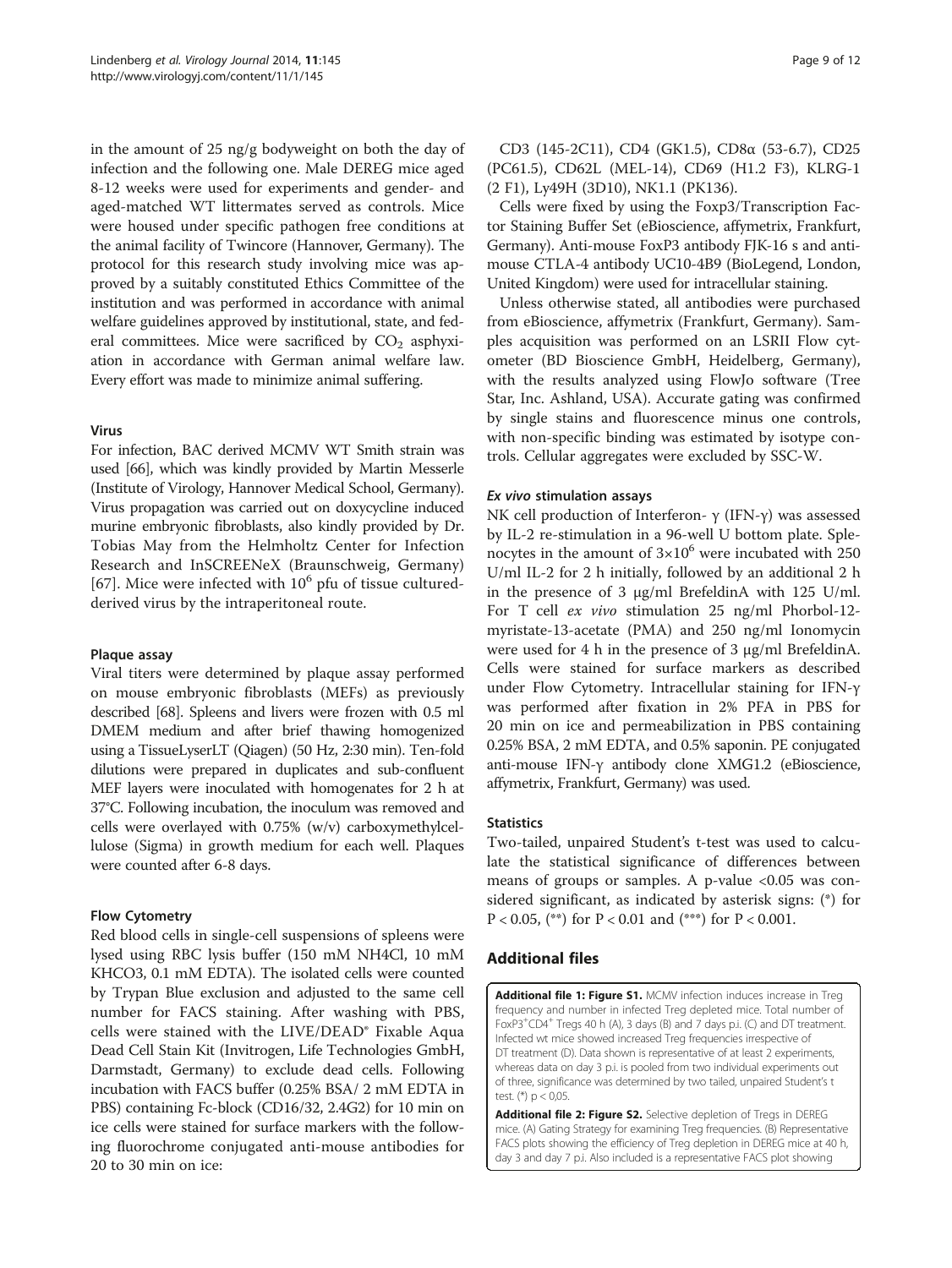<span id="page-9-0"></span>undepleted control mice. Data shown is representative of two experiments with 2-4 mice per group.

[Additional file 3: Figure S3.](http://www.biomedcentral.com/content/supplementary/1743-422X-11-145-S3.pdf) Activation and IFN-γ production by NK-Ly49H<sup>+</sup> cells in Treg depleted mice. (A) Shows activation with regard to CD69 expression on Ly49H<sup>+</sup>NK1.1<sup>+</sup> cells upon infection during Treg depletion. Data shown is representative of at least two experiments with 3-4 mice per group. (B) Expression of early activation marker CD69 on NK cells of infected mice is clearly reduced on day 7 in comparison to 40 h and 3 days p.i. But the results support the observation that Treg depletion under homeostatic conditions leads to higher NK cell activation. Data shown is representative of two experiments with 2-4 mice per group. (C) PMA/Ionomycin restimulation assay for splenic NK cell IFN-γ production showed similar results as IL-2 restimulation but with higher unspecific ex vivo activation. Groups consisted of 3-5 mice and significance was determined by two tailed, unpaired Student's t test. (\*\*\*) p < 0,0001; (ns) not significantly different.

#### Abbreviations

DT: Diphtheria toxin; FoxP3: Forkhead-box-protein P3; KLRG-1: Killer cell lectin-like receptor G1; p.i.: Post infection; Treg: FoxP3<sup>+</sup> T regulatory cell.

#### Competing interests

The authors declare they have no competing interests.

#### Authors' contributions

ML drafted the paper and was responsible for the major experimental work carried out in the manuscript. GS helped performing experiments and analysis for this manuscript, FP and TS conceived the study, and participated in its design and coordination and helped to draft the manuscript. All authors read and approved the final manuscript.

#### Acknowledgements

We would like to acknowledge the Hannover Biomedical Research School (HBRS, DFG GSC108) and the "StrucMed" program for supporting ML. Additionally, we thank Prof. Dr. Martin Messerle, Dr. Kirsten Keyser and Karen Wagner for advice on the work with MCMV. Furthermore we express our acknowledgment to Dr. Tobias May for providing the Dox-MEF cell line. We are very thankful to Melanie Gohmert, Maike Hegemann, Friederike Kruse, Maxine Swallow and Martina Thiele for expert technical assistance and mouse management. For critical reading, we thank Aline Sandouk. Finally, we would like to acknowledge our funding source the Sonderforschungsbereich 900 (SFB-900) and the HiLF grant awarded by the Hannover Medical School for providing the resources for supporting this study.

#### Received: 4 April 2014 Accepted: 24 July 2014 Published: 9 August 2014

#### References

- 1. Schliesser U, Streitz M, Sawitzki B: Tregs: application for solid-organ transplantation. Curr Opin Organ Transplant 2012, 17:34–41.
- 2. Berod L, Puttur F, Huehn J, Sparwasser T: Tregs in infection and vaccinology: heroes or traitors? Microb Biotechnol 2012, 5:260–269.
- 3. Mayer CT, Berod L, Sparwasser T: Layers of dendritic cell-mediated T cell tolerance, their regulation and the prevention of autoimmunity. Front Immunol 2012, 3:183.
- 4. Fontenot JD, Gavin MA, Rudensky AY: Foxp3 programs the development and function of CD4+CD25+ regulatory T cells. Nat Immunol 2003, 4:330–336.
- Lahl K, Loddenkemper C, Drouin C, Freyer J, Arnason J, Eberl G, Hamann A, Wagner H, Huehn J, Sparwasser T: Selective depletion of Foxp3+ regulatory T cells induces a scurfy-like disease. J Exp Med 2007, 204:57–63.
- 6. Klages K, Mayer CT, Lahl K, Loddenkemper C, Teng MW, Ngiow SF, Smyth MJ, Hamann A, Huehn J, Sparwasser T: Selective depletion of Foxp3+ regulatory T cells improves effective therapeutic vaccination against established melanoma. Cancer Res 2010, 70:7788–7799.
- Fernandez MA, Puttur FK, Wang YM, Howden W, Alexander SI, Jones CA: T regulatory cells contribute to the attenuated primary CD8+ and CD4+ T cell responses to herpes simplex virus type 2 in neonatal mice. J Immunol 2008, 180:1556–1564.
- 8. Suvas S, Azkur AK, Kim BS, Kumaraguru U, Rouse BT: CD4+CD25+ regulatory T cells control the severity of viral immunoinflammatory lesions. J Immunol 2004, 172:4123–4132.
- 9. Suvas S, Kumaraguru U, Pack CD, Lee S, Rouse BT: CD4+CD25+ T cells regulate virus-specific primary and memory CD8+ T cell responses. J Exp Med 2003, 198:889–901.
- 10. Belkaid Y, Rouse BT: Natural regulatory T cells in infectious disease. Nat Immunol 2005, 6:353–360.
- 11. Iwashiro M, Messer RJ, Peterson KE, Stromnes IM, Sugie T, Hasenkrug KJ: Immunosuppression by CD4+ regulatory T cells induced by chronic retroviral infection. Proc Natl Acad Sci U S A 2001, 98:9226–9230.
- 12. Lund JM, Hsing L, Pham TT, Rudensky AY: Coordination of early protective immunity to viral infection by regulatory T cells. Science 2008, 320:1220–1224.
- 13. Zelinskyy G, Dietze K, Sparwasser T, Dittmer U: Regulatory T cells suppress antiviral immune responses and increase viral loads during acute infection with a lymphotropic retrovirus. PLoS Pathog 2009, 5:e1000406.
- 14. Ralainirina N, Poli A, Michel T, Poos L, Andres E, Hentges F, Zimmer J: Control of NK cell functions by CD4+CD25+ regulatory T cells. J Leukoc Biol 2007, 81:144–153.
- 15. Schmidt A, Oberle N, Krammer PH: Molecular mechanisms of treg-mediated T cell suppression. Front Immunol 2012, 3:51.
- 16. Kastenmuller W, Gasteiger G, Subramanian N, Sparwasser T, Busch DH, Belkaid Y, Drexler I, Germain RN: Regulatory T cells selectively control CD8+ T cell effector pool size via IL-2 restriction. J Immunol 2011, 187:3186–3197.
- 17. McNally A, Hill GR, Sparwasser T, Thomas R, Steptoe RJ: CD4+CD25+ regulatory T cells control CD8+ T-cell effector differentiation by modulating IL-2 homeostasis. Proc Natl Acad Sci U S A 2011, 108:7529–7534.
- 18. Bodor J, Bopp T, Vaeth M, Klein M, Serfling E, Hunig T, Becker C, Schild H, Schmitt E: Cyclic AMP underpins suppression by regulatory T cells. Eur J Immunol 2012, 42:1375–1384.
- 19. Josefowicz SZ, Lu LF, Rudensky AY: Regulatory T cells: mechanisms of differentiation and function. Annu Rev Immunol 2012, 30:531–564.
- 20. Qureshi OS, Zheng Y, Nakamura K, Attridge K, Manzotti C, Schmidt EM, Baker J, Jeffery LE, Kaur S, Briggs Z, Hou TZ, Futter CE, Anderson G, Walker LS, Sansom DM: Trans-endocytosis of CD80 and CD86: a molecular basis for the cell-extrinsic function of CTLA-4. Science 2011, 332:600–603.
- 21. Smith HR, Heusel JW, Mehta IK, Kim S, Dorner BG, Naidenko OV, Iizuka K, Furukawa H, Beckman DL, Pingel JT, Scalzo AA, Fremont DH, Yokoyama WM: Recognition of a virus-encoded ligand by a natural killer cell activation receptor. Proc Natl Acad Sci U S A 2002, 99:8826–8831.
- 22. Orr MT, Sun JC, Hesslein DG, Arase H, Phillips JH, Takai T, Lanier LL: Ly49H signaling through DAP10 is essential for optimal natural killer cell responses to mouse cytomegalovirus infection. J Exp Med 2009, 206:807–817.
- 23. Scalzo AA, Corbett AJ, Rawlinson WD, Scott GM, Degli-Esposti MA: The interplay between host and viral factors in shaping the outcome of cytomegalovirus infection. Immunol Cell Biol 2007, 85:46–54.
- 24. Dokun AO, Kim S, Smith HR, Kang HS, Chu DT, Yokoyama WM: Specific and nonspecific NK cell activation during virus infection. Nat Immunol 2001, 2:951–956.
- 25. Nguyen KB, Salazar-Mather TP, Dalod MY, Van Deusen JB, Wei XQ, Liew FY, Caligiuri MA, Durbin JE, Biron CA: Coordinated and distinct roles for IFN-alpha beta, IL-12, and IL-15 regulation of NK cell responses to viral infection. J Immunol 2002, 169:4279–4287.
- Sjolin H, Robbins SH, Bessou G, Hidmark A, Tomasello E, Johansson M, Hall H, Charifi F, Karlsson Hedestam GB, Biron CA, Kärre K, Höglund P, Vivier E, Dalod M: DAP12 signaling regulates plasmacytoid dendritic cell homeostasis and down-modulates their function during viral infection. J Immunol 2006, 177:2908–2916.
- 27. Biron CA, Nguyen KB, Pien GC, Cousens LP, Salazar-Mather TP: Natural killer cells in antiviral defense: function and regulation by innate cytokines. Annu Rev Immunol 1999, 17:189–220.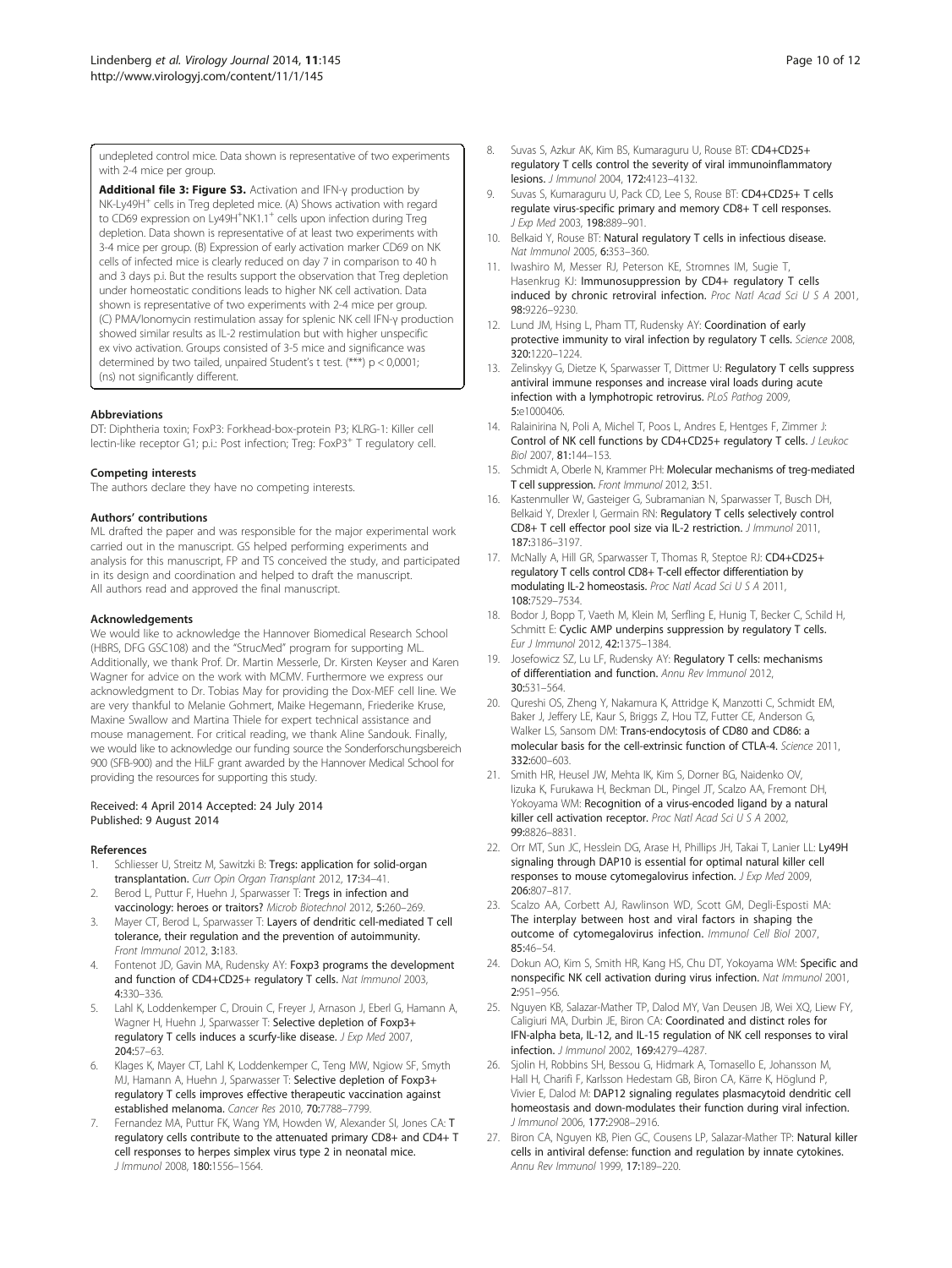- <span id="page-10-0"></span>28. Ghiringhelli F, Menard C, Terme M, Flament C, Taieb J, Chaput N, Puig PE, Novault S, Escudier B, Vivier E, Lecesne A, Robert C, Blay JY, Bernard J, Caillat-Zucman S, Freitas A, Tursz T, Wagner-Ballon O, Capron C, Vainchencker W, Martin F, Zitvogel L: CD4+CD25+ regulatory T cells inhibit natural killer cell functions in a transforming growth factor-beta-dependent manner. J Exp Med 2005, 202:1075–1085.
- 29. Shimizu J, Yamazaki S, Sakaguchi S: Induction of tumor immunity by removing CD25+CD4+ T cells: a common basis between tumor immunity and autoimmunity. J Immunol 1999, 163:5211–5218.
- 30. Smyth MJ, Teng MW, Swann J, Kyparissoudis K, Godfrey DI, Hayakawa Y: CD4+CD25+ T regulatory cells suppress NK cell-mediated immunotherapy of cancer. J Immunol 2006, 176:1582–1587.
- 31. Gasteiger G, Hemmers S, Bos PD, Sun JC, Rudensky AY: IL-2-dependent adaptive control of NK cell homeostasis. J Exp Med 2013, 210:1179–1187.
- 32. Gasteiger G, Hemmers S, Firth MA, Le Floc'h A, Huse M, Sun JC, Rudensky AY: IL-2-dependent tuning of NK cell sensitivity for target cells is controlled by regulatory T cells. J Exp Med 2013, 210:1167–1178.
- 33. Powers C, DeFilippis V, Malouli D, Fruh K: Cytomegalovirus immune evasion. Curr Top Microbiol Immunol 2008, 325:333–359.
- 34. Noriega V, Redmann V, Gardner T, Tortorella D: Diverse immune evasion strategies by human cytomegalovirus. Immunol Res 2012, 54:140–151.
- 35. Snyder CM, Cho KS, Bonnett EL, Allan JE, Hill AB: Sustained CD8+ T cell memory inflation after infection with a single-cycle cytomegalovirus. PLoS Pathog 2011, 7:e1002295.
- 36. Torti N, Walton SM, Brocker T, Rulicke T, Oxenius A: Non-hematopoietic cells in lymph nodes drive memory CD8 T cell inflation during murine cytomegalovirus infection. PLoS Pathog 2011, 7:e1002313.
- 37. Lahl K, Mayer CT, Bopp T, Huehn J, Loddenkemper C, Eberl G, Wirnsberger G, Dornmair K, Geffers R, Schmitt E, Buer J, Sparwasser T: Nonfunctional regulatory T cells and defective control of Th2 cytokine production in natural scurfy mutant mice. J Immunol 2009, 183:5662–5672.
- 38. Loh J, Chu DT, O'Guin AK, Yokoyama WM, Virgin HW: Natural killer cells utilize both perforin and gamma interferon to regulate murine cytomegalovirus infection in the spleen and liver. J Virol 2005, 79:661–667.
- 39. Sumaria N, van Dommelen SL, Andoniou CE, Smyth MJ, Scalzo AA, Degli-Esposti MA: The roles of interferon-gamma and perforin in antiviral immunity in mice that differ in genetically determined NK-cell-mediated antiviral activity. Immunol Cell Biol 2009, 87:559–566.
- 40. Dorner BG, Smith HR, French AR, Kim S, Poursine-Laurent J, Beckman DL, Pingel JT, Kroczek RA, Yokoyama WM: Coordinate expression of cytokines and chemokines by NK cells during murine cytomegalovirus infection. J Immunol 2004, 172:3119–3131.
- 41. Orange JS, Biron CA: An absolute and restricted requirement for IL-12 in natural killer cell IFN-gamma production and antiviral defense. Studies of natural killer and T cell responses in contrasting viral infections. J Immunol 1996, 156:1138–1142.
- 42. Mitrovic M, Arapovic J, Jordan S, Fodil-Cornu N, Ebert S, Vidal SM, Krmpotic A, Reddehase MJ, Jonjic S: The NK cell response to mouse cytomegalovirus infection affects the level and kinetics of the early CD8(+) T-cell response. J Virol 2012, 86:2165–2175.
- 43. Fogel LA, Sun MM, Geurs TL, Carayannopoulos LN, French AR: Markers of nonselective and specific NK cell activation. *J Immunol* 2013, 190:6269–6276.
- 44. Ahmed A: Antiviral treatment of cytomegalovirus infection. Infect Disord Drug Targets 2011, 11:475–503.
- 45. Cabrera G, Burzyn D, Mundinano J, Courreges MC, Camicia G, Lorenzo D, Costa H, Ross SR, Nepomnaschy I, Piazzon I: Early increases in superantigen-specific Foxp3+ regulatory T cells during mouse mammary tumor virus infection. J Virol 2008, 82:7422–7431.
- 46. Aandahl EM, Michaelsson J, Moretto WJ, Hecht FM, Nixon DF: Human CD4+ CD25+ regulatory T cells control T-cell responses to human immunodeficiency virus and cytomegalovirus antigens. J Virol 2004, 78:2454–2459.
- 47. Haeryfar SM, DiPaolo RJ, Tscharke DC, Bennink JR, Yewdell JW: Regulatory T cells suppress CD8+ T cell responses induced by direct priming and

cross-priming and moderate immunodominance disparities. J Immunol 2005, 174:3344–3351.

- 48. Fernandez MA, Yu U, Zhang G, White R, Sparwasser T, Alexander SI, Jones CA: Treg depletion attenuates the severity of skin disease from ganglionic spread after HSV-2 flank infection. Virology 2013, 447:9–20.
- 49. Lanteri MC, O'Brien KM, Purtha WE, Cameron MJ, Lund JM, Owen RE, Heitman JW, Custer B, Hirschkorn DF, Tobler LH, Kiely N, Prince HE, Ndhlovu LC, Nixon DF, Kamel HT, Kelvin DJ, Busch MP, Rudensky AY, Diamond MS, Norris PJ: Tregs control the development of symptomatic West Nile virus infection in humans and mice. J Clin Invest 2009, 119:3266–3277.
- 50. Haque A, Best SE, Amante FH, Mustafah S, Desbarrieres L, de Labastida F, Sparwasser T, Hill GR, Engwerda CR: CD4+ natural regulatory T cells prevent experimental cerebral malaria via CTLA-4 when expanded in vivo. PLoS Pathog 2010, 6:e1001221.
- 51. Rowe JH, Ertelt JM, Way SS: Foxp3(+) regulatory T cells, immune stimulation and host defence against infection. Immunology 2012, 136:1–10.
- 52. Baumgart M, Tompkins F, Leng J, Hesse M: Naturally occurring CD4+Foxp3 + regulatory T cells are an essential, IL-10-independent part of the immunoregulatory network in Schistosoma mansoni egg-induced inflammation. J Immunol 2006, 176:5374–5387.
- 53. Dunham RM, Thapa M, Velazquez VM, Elrod EJ, Denning TL, Pulendran B, Grakoui A: Hepatic stellate cells preferentially induce Foxp3+ regulatory T cells by production of retinoic acid. J Immunol 2013, 190:2009–2016.
- 54. Sungur CM, Tang-Feldman YJ, Ames E, Alvarez M, Chen M, Longo DL, Pomeroy C, Murphy WJ: Murine natural killer cell licensing and regulation by T regulatory cells in viral responses. Proc Natl Acad Sci U S A 2013, 110:7401–7406.
- 55. Mayer CTGP, Kühl AA, Stüve P, Hegemann M, Berod L, Gershwin ME, Sparwasser T: Few Foxp3+ regulatory T cells are sufficient to protect adult mice from lethal autoimmunity. Eur J Immunol 2014. In press edition.
- 56. Fulton RB, Meyerholz DK, Varga SM: Foxp3+ CD4 regulatory T cells limit pulmonary immunopathology by modulating the CD8 T cell response during respiratory syncytial virus infection. J Immunol 2010, 185:2382–2392.
- 57. Lee DC, Harker JA, Tregoning JS, Atabani SF, Johansson C, Schwarze J, Openshaw PJ: CD25+ natural regulatory T cells are critical in limiting innate and adaptive immunity and resolving disease following respiratory syncytial virus infection. J Virol 2010, 84:8790–8798.
- 58. Sitrin J, Ring A, Garcia KC, Benoist C, Mathis D: Regulatory T cells control NK cells in an insulitic lesion by depriving them of IL-2. J Exp Med 2013, 210:1153–1165.
- 59. Mitrovic M, Arapovic J, Traven L, Krmpotic A, Jonjic S: Innate immunity regulates adaptive immune response: lessons learned from studying the interplay between NK and CD8+ T cells during MCMV infection. Med Microbiol Immunol 2012, 201:487–495.
- Andoniou CE, Andrews DM, Degli-Esposti MA: Natural killer cells in viral infection: more than just killers. Immunol Rev 2006, 214:239-250.
- 61. Robbins SH, Bessou G, Cornillon A, Zucchini N, Rupp B, Ruzsics Z, Sacher T, Tomasello E, Vivier E, Koszinowski UH, Dalod M: Natural killer cells promote early CD8 T cell responses against cytomegalovirus. PLoS Pathog 2007, 3:e123.
- 62. Arens R, Wang P, Sidney J, Loewendorf A, Sette A, Schoenberger SP, Peters B, Benedict CA: Cutting edge: murine cytomegalovirus induces a polyfunctional CD4 T cell response. *J Immunol* 2008, 180:6472–6476.
- 63. Andoniou CE, van Dommelen SL, Voigt V, Andrews DM, Brizard G, Asselin-Paturel C, Delale T, Stacey KJ, Trinchieri G, Degli-Esposti MA: Interaction between conventional dendritic cells and natural killer cells is integral to the activation of effective antiviral immunity. Nat Immunol 2005, 6:1011–1019.
- 64. Jeitziner SM, Walton SM, Torti N, Oxenius A: Adoptive transfer of cytomegalovirus-specific effector CD4+ T cells provides antiviral protection from murine CMV infection. Eur J Immunol 2013, 43:2886–2895.
- 65. Jost NH: Regulatory T cells and T cell-derived IL-10 interfere with effective anti-cytomegalovirus immune response. Immunol and Cell Biol 2014. In press edition.